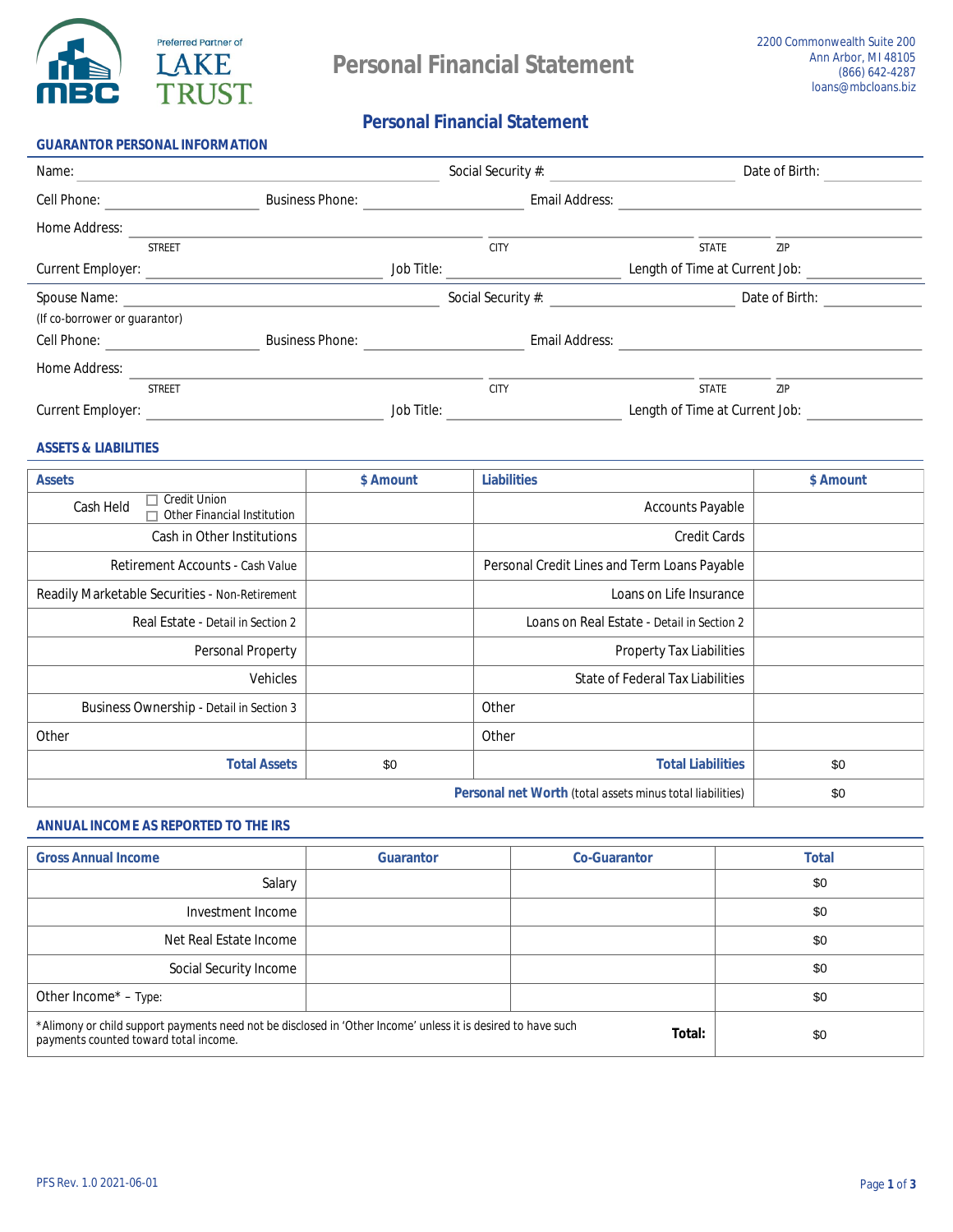

# **Detail of Personal Assets and Liabilities**

## **SECTION 1: STOCKS & BONDS**

| <b>Broker</b> |                        | <b>Retirement?</b> Ticker Symbol | # of Shares | <b>Market Value</b> | <b>Value Date</b> | <b>Total Value</b> |
|---------------|------------------------|----------------------------------|-------------|---------------------|-------------------|--------------------|
|               | $\vert Y \vert \Box N$ |                                  |             |                     |                   |                    |
|               | $Y \square N$          |                                  |             |                     |                   |                    |
|               | $Y \square N$          |                                  |             |                     |                   |                    |
|               | $Y \square N$          |                                  |             |                     |                   |                    |
|               | Y<br>$\Box$ N          |                                  |             |                     |                   |                    |

## **SECTION 2: REAL ESTATE OWNED**

#### In second column designate property type as P - Primary Residence, L - Land, R - Rental Property or V - Vacation

| <b>Address</b> | <b>Property</b><br><b>Type</b> | <b>Year</b><br><b>Purchased</b> | <b>Market Value</b> | <b>Outstanding<br/>Loan Balance</b> | <b>Lender</b> | <b>Monthly<br/>Payment</b> |
|----------------|--------------------------------|---------------------------------|---------------------|-------------------------------------|---------------|----------------------------|
|                |                                |                                 |                     |                                     |               |                            |
|                |                                |                                 |                     |                                     |               |                            |
|                |                                |                                 |                     |                                     |               |                            |
|                |                                |                                 |                     |                                     |               |                            |
|                |                                |                                 |                     |                                     |               |                            |

#### **SECTION 3: BUSINESS OWNERSHIP**

| <b>Business Name</b> | <b>Position/Title</b> | <b>% Ownership</b> | <b>Business Net Worth</b><br>(total assets minus total liabilities) | <b>Type of Business</b> |
|----------------------|-----------------------|--------------------|---------------------------------------------------------------------|-------------------------|
|                      |                       |                    |                                                                     |                         |
|                      |                       |                    |                                                                     |                         |
|                      |                       |                    |                                                                     |                         |
|                      |                       |                    |                                                                     |                         |
|                      |                       |                    |                                                                     |                         |

## **SECTION 4: LIFE INSURANCE** (List even if no cash value)

| <b>Life Insurance Company</b> | <b>Policy Owner</b> | <b>Beneficiary</b> | <b>Face Amount</b> | <b>Loan Amount</b> | <b>Current Cash Value</b> |
|-------------------------------|---------------------|--------------------|--------------------|--------------------|---------------------------|
|                               |                     |                    |                    |                    |                           |
|                               |                     |                    |                    |                    |                           |
|                               |                     |                    |                    |                    |                           |

### **SECTION 5: PERSONAL NOTES PAYABLE TO BANKS AND OTHERS** (Do not include business debts or mortgages listed in Section 2)

| <b>Lender</b> | <b>Origination Date</b> | <b>Loan Balance</b> | <b>Monthly Payment</b> | <b>Collateral</b> | <b>Interest Rate</b> |
|---------------|-------------------------|---------------------|------------------------|-------------------|----------------------|
|               |                         |                     |                        |                   |                      |
|               |                         |                     |                        |                   |                      |
|               |                         |                     |                        |                   |                      |
|               |                         |                     |                        |                   |                      |
|               |                         |                     |                        |                   |                      |